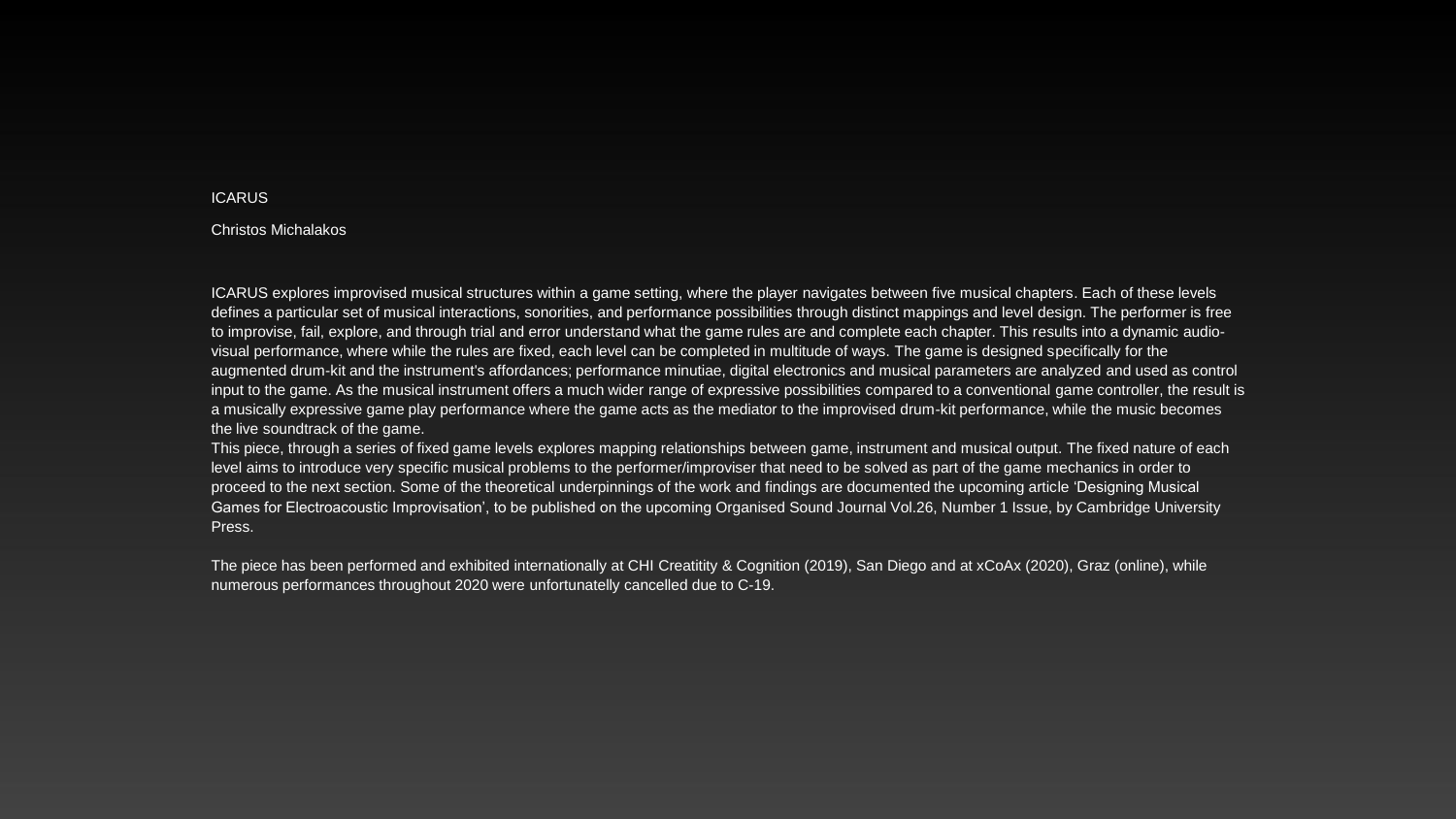

## **Background**

*ICARUS* (2019) is the author's second game for the augmented drum-kit. It was premiered at the ACM Creativity and Cognition '19 conference in San Diego (Figure 4). Unlike *Pathfinder*, where the player navigates within an open world in a three-dimensional space, *ICARUS* comprises five distinct mini-game chapters presenting different challenges. Each of these defines a particular set of musical interactions, sonorities, and modalities through distinct mappings and level design. The performer is free to improvise, fail, explore, and through trial and error understand what the game rules are and complete each chapter.

Documentation available at [http://christosmichalakos.com/works#/icarus](http://christosmichalakos.com/works#/icarus/)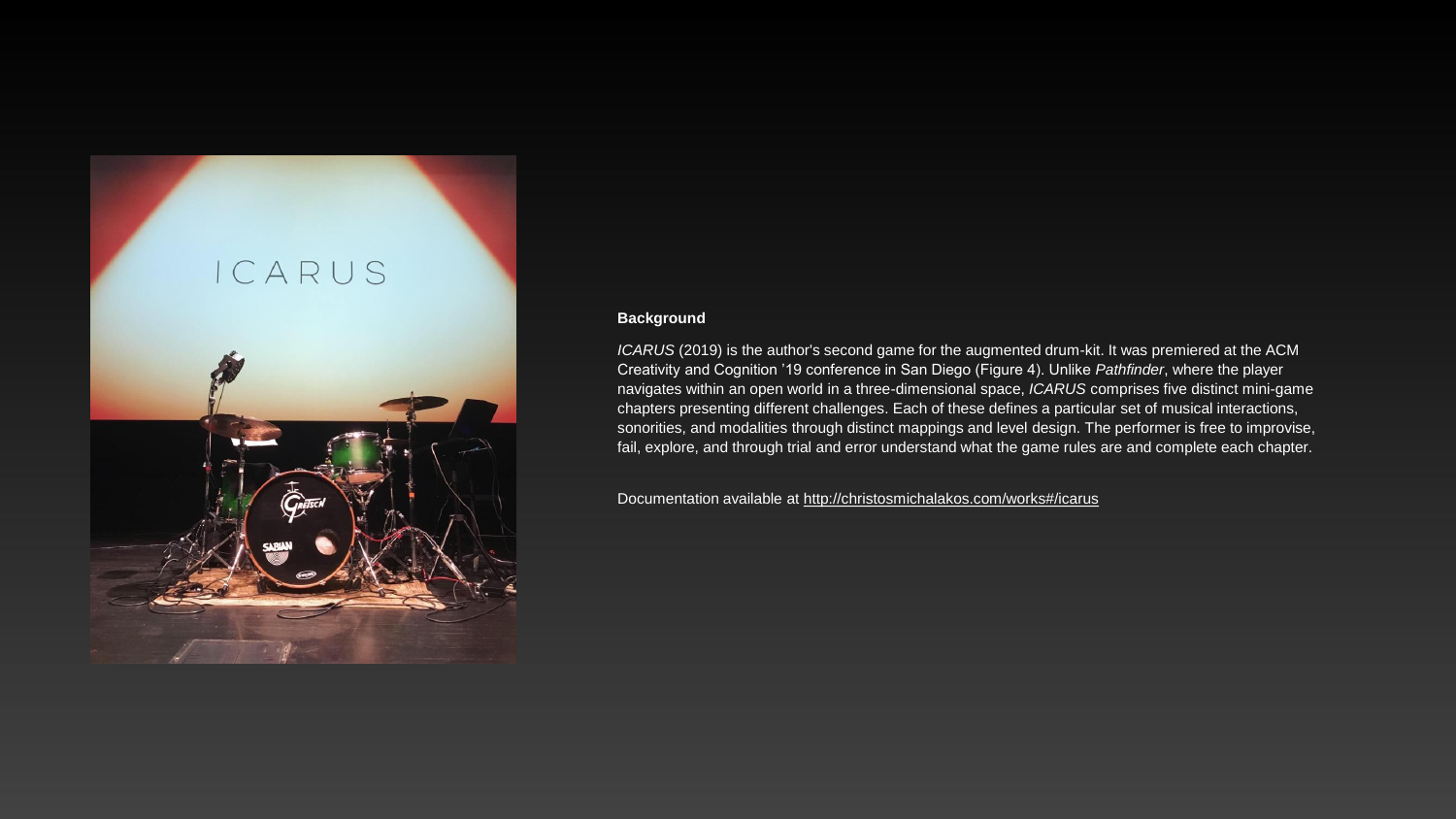

### **GAME CHAPTERS**

## The chapters are described as follows:

• *Title Screen*

Making a reference to commercial games where one needs to push a gamepad button repeatedly in order to start a process (such as pulling an in-game lever or turning a wheel), the player needs to repeatedly perform hits on the floor tom in order to turn a circular dial; the moment that the dial reaches the end, the game starts.

• *Chapter 1 – MACH333*

The game's introductory chapter requires the player to perform 333 hits on the snare drum, before the time elapses. Failure to do so results in a fail state, when the game needs to start again. Successfully performing the task leads to the next level.

• *Chapter 2 - VEGA*

The player's avatar rotates randomly in 360 degrees. Each hit performed while the red light is visible subtracts one value from the number on the screen, while for each hit performed when the blue light is visible, one value is added. If the number reaches 0 then the game is over, while if it reaches the value 555 the game moves on to the next chapter. The player must be closely paying attention to the light's state—it might be tempting for example to perform as many drum-hits as possible when the light is blue, however, if the light suddenly turns to red and the hits carry on for an equivalent time duration, all progress will be undone.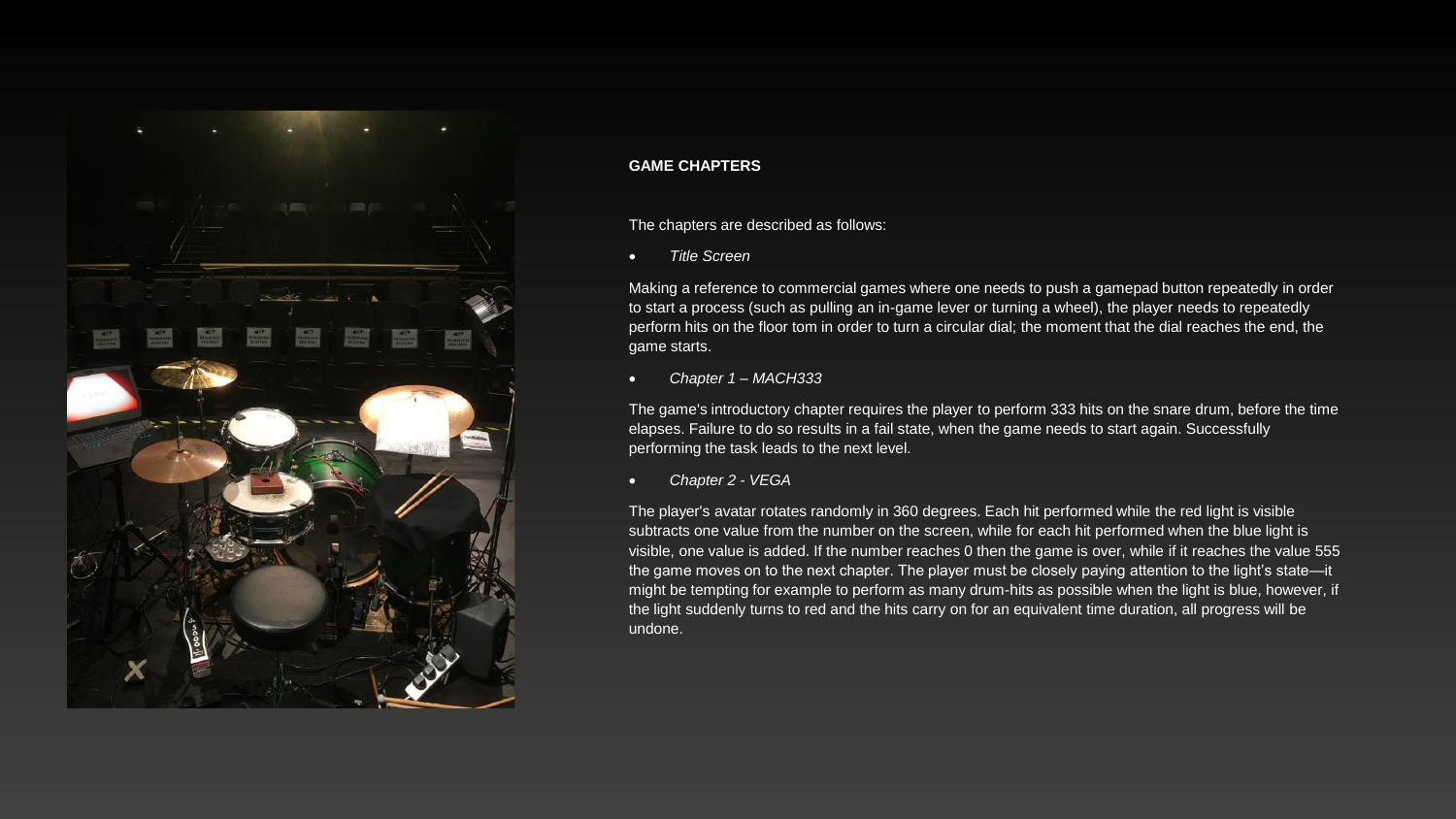

• *Chapter 3 - Lagrangian*

This chapter is inspired by Lagrange points, which are the points of gravitational balance between planetary objects, where a smaller object will maintain its position relative to the large orbiting bodies. A sphere pulls the player's avatar towards it, while the player attempts to stay away from it through audio input in an attempt to maintain a stable position, not too far from or too close to the sphere. There is no fail state in this stage; if the player manages to stay in an area of balance the game moves into a *Secret Chapter*, while if the sphere manages to overpower the player's efforts the game simply moves to *Chapter 4 - RIGEL*.

• *Chapter 4 - RIGEL*

Rigel recreates an old coin-flipping logic game. The goal of the game is to switch all lights to the same colour. Correct musical gestures switch two lights at a time, which has interesting implications, having to choose which two lights to flip in order for all of them to eventually have the same colour. These are controlled through hits on different drums. As a twist to the existing puzzle game, the lights reset to randomised positions if the player performs notes above a certain threshold. As such, the player needs to solve the puzzle without exceeding a certain amount of amplitude, around pianissimo, making this chapter a softer section of the piece.

• *Secret Chapter*

Following Pathfinder's improvisation areas, this chapter is comprised of a progress bar that moves upwards when the performer produces the correct musical gestures, which are selected randomly every time the game restarts. Thus, through improvisation, one finds the desired sonic input that leads to the filling of the bar and the progress to the next section.

• *Chapter 5 - ICARUS*

The final chapter is a game of stamina. The performer essentially needs to continually perform on all drums as quickly and loudly as possible, until the progress bar reaches the top of the screen. Even small periods of inaction cause the progress bar to drop significantly lower, so if the improviser stops before the level is over, the tasks become increasingly more difficult as the player's physical stamina falls the longer the level is played. In theory, it is entirely possible for the performer to get stuck in this level during a performance without being able to proceed to the end. As inactivity does not lead to a fail state and the game being over, this means that the performer will simply have to abandon the game, which in the author's view is a riskier situation than having a game over screen.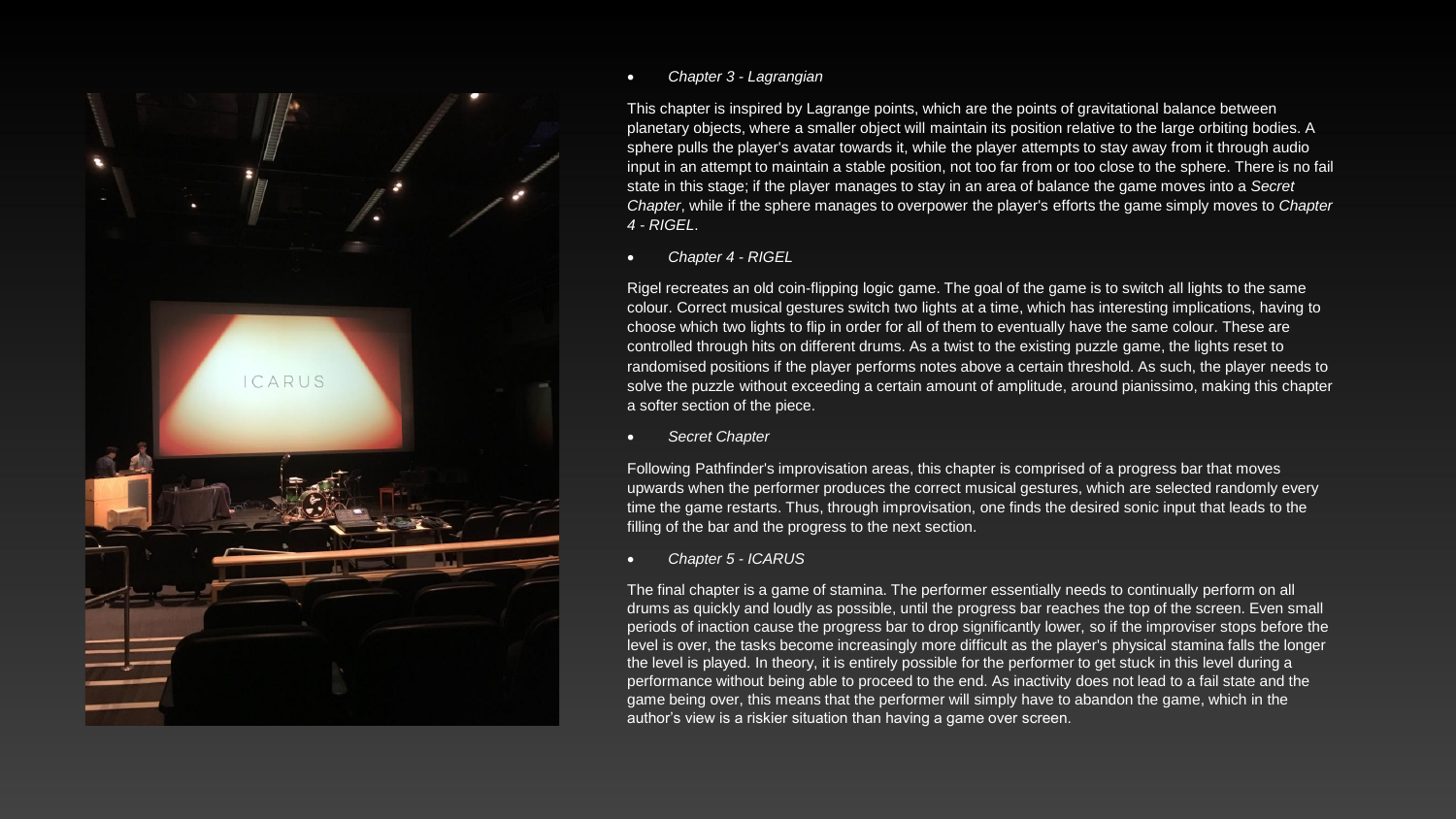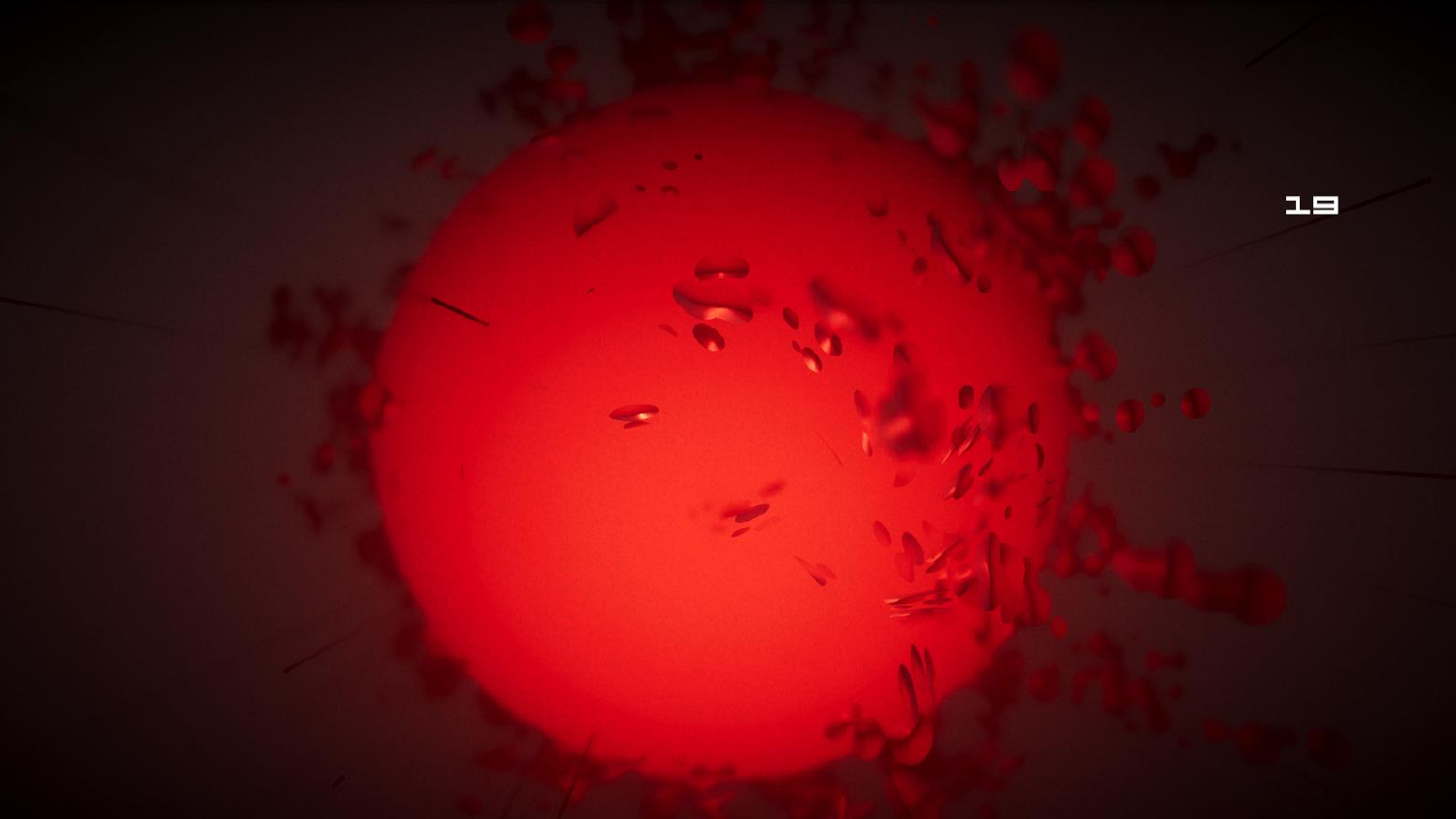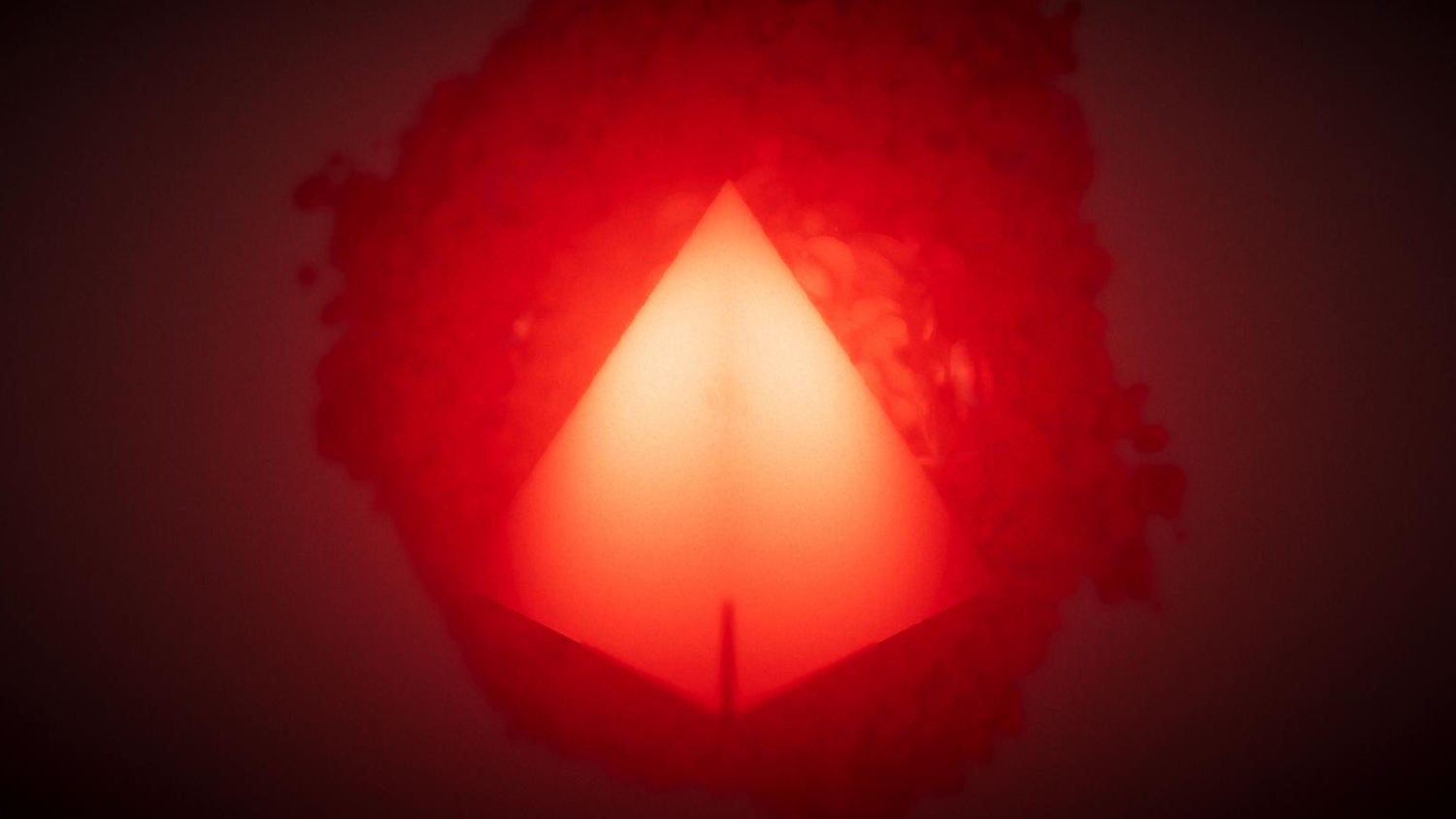